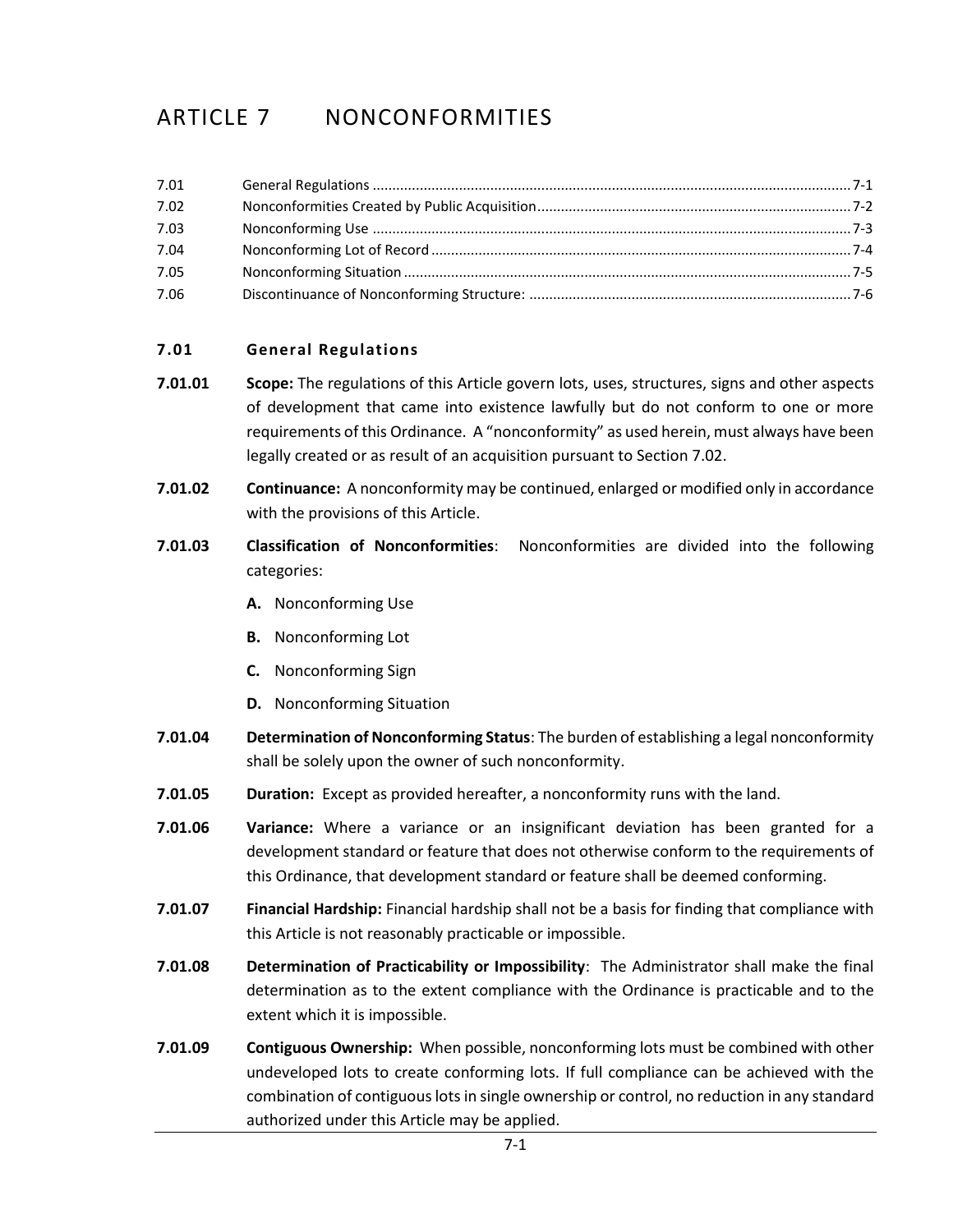- **7.01.10 Extent:** The extent or boundary of any nonconformity shall be based upon its condition, extent or location at the time it became nonconforming.
	- **A.** With respect to uses of open land, such as mining, in which a permit has been obtained from the State of North Carolina and the activity pursuant thereto has commenced prior to the time the use became nonconforming, the extent or boundary or the nonconformity shall be considered the limits of land authorized for mining pursuant to the permit.

# <span id="page-1-0"></span>**7.02 Nonconformities Created by Public Acquisition**

- **7.02.01** A structure, situation or lot of record that is rendered nonconforming as a result of acquisition of a portion of the lot by an entity authorized and for the purposes described N.C. Gen. Stat. § 40A-3 shall be considered conforming only through a receipt of a Certificate of Conformity.
- **7.02.02** An application for a Certificate of Conformity shall be processed pursuant to Article 4 and shall include:
	- **A.** A legal description of the land subject to the public acquisition; and
	- **B.** The name and address of the owner of the land; and
	- **C.** The name and address of the acquiring entity and its representative; and
	- **D.** Proof of the public acquisition proceeding; and
	- **E.** A certified as-built survey, no greater than one-year-old, of the developmentsubject to the acquisition proceeding. The survey must demonstrate:
		- 1. The boundaries of the acquisition, and
		- 2. All structures, including parking, and any other relevant development features.

and

- **F.** A site plan, in compliance with Appendix A, indicating the post-acquisition development.
- **7.02.03** The Certificate of Conformity shall be issued if the following standards are met:
	- **A.** The site plan is designed for the development, consistent with the use requirements, which minimizes to the greatest degree practicable any nonconformities including but not limited to: lot dimensions, parking, landscaping, stormwater infrastructure, lighting, and pedestrian infrastructure.
	- **B.** The development can function adequately for the use.
	- **C.** If a change of use is proposed, it is approved by the appropriate permit-issuing authority; provided, a new nonconforming use may not be allowed.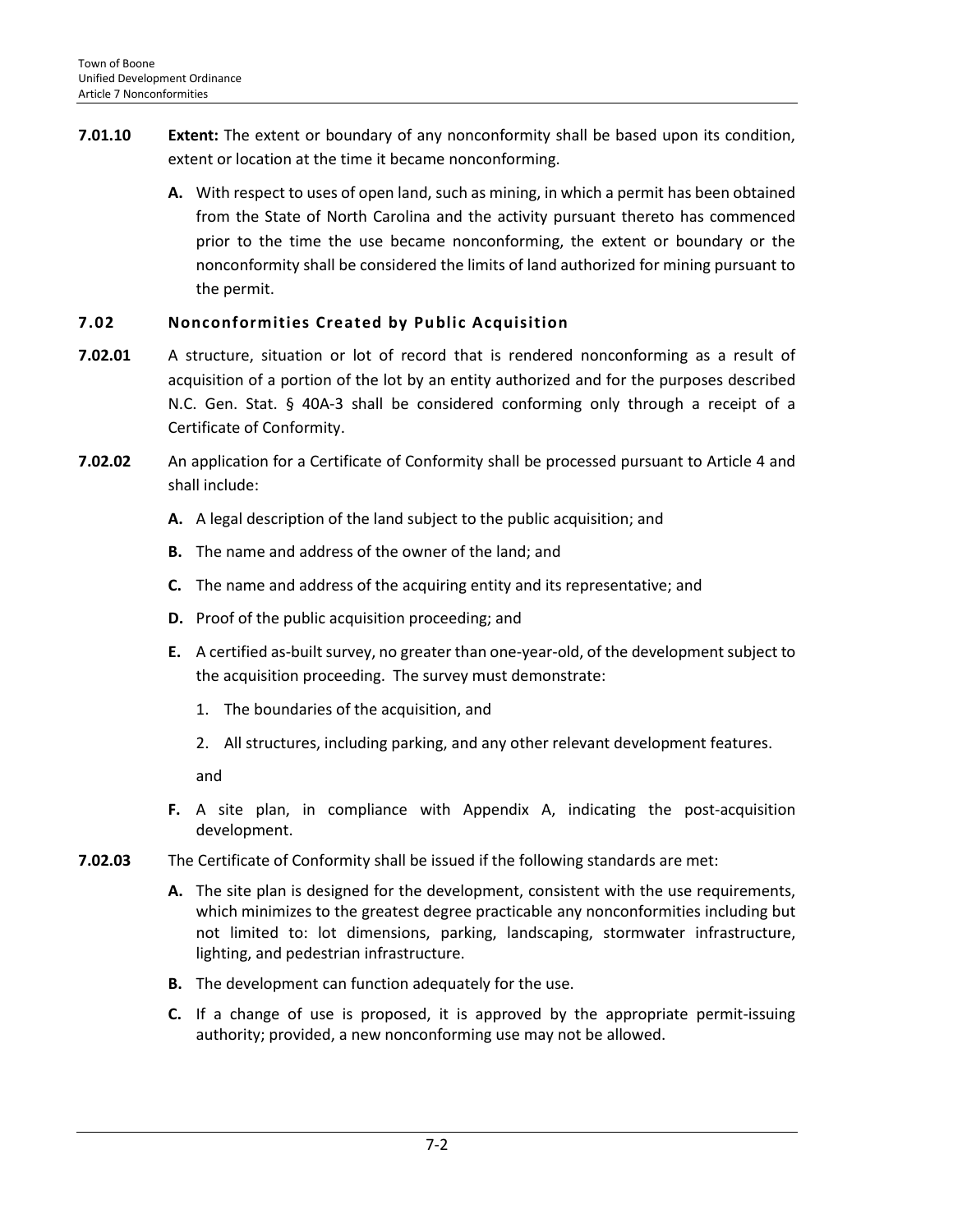## <span id="page-2-0"></span>**7.03 Nonconforming Use**

**7.03.01** A nonconforming use may continue indefinitely unless discontinued as described in Section 7.03.05.

## **7.03.02 Extension or Enlargement of a Nonconforming Use:**

- **A.** No increase in the volume, frequency or intensity of a nonconforming use is allowed.
- **B.** A nonconforming use may not be expanded, enlarged, or extended to occupy a greater area of land or floor area.
	- 1. A single-family dwelling (Use 1.01) may expand floor area of a principal structure but may not expand the footprint.
- **C.** A nonconforming use may not be relocated, in whole or in part, to another portion of the subject lot.

## **7.03.03 Repair, Maintenance, and Change in Equipment:**

- **A.** Normal repair and maintenance may be performed to allow the continuation of a nonconforming use.
- **B.** A change in equipment may be allowed as long as it does not result in an increase or expansion of activity.

## **7.03.04 Change of Use:**

- **A.** Any change of use may only be to a permissible use.
- **B.** For an existing development, a change of use from one that does not trigger transitional zone standards to one that does trigger transitional zone standards may only be authorized pursuant to approval of a special use permit or a Conditional District zoning map amendment.
- **C.** All other changes of use that do not involve any new development do not require increased compliance with current Ordinance standards.
- **D.** All changes of use that involve new development are governed by Section 7.05.

# **7.03.05 Discontinuance of Nonconforming Use:**

**A.** A nonconforming use that ceases operations for any reason for a period of 180 days within any twelve (12) month time period may not be reestablished. Any subsequent use of such land must be a permitted use. However, when a use is involuntarily discontinued because an essential structure is destroyed or damaged by fire, flood, wind, other act of God, the use shall not be considered discontinued so long as a building permit for the repair or restoration is issued within six (6) months and the use is resumed within twelve (12) months of the date the development permit is issued. For nonconforming structures see Section 7.05.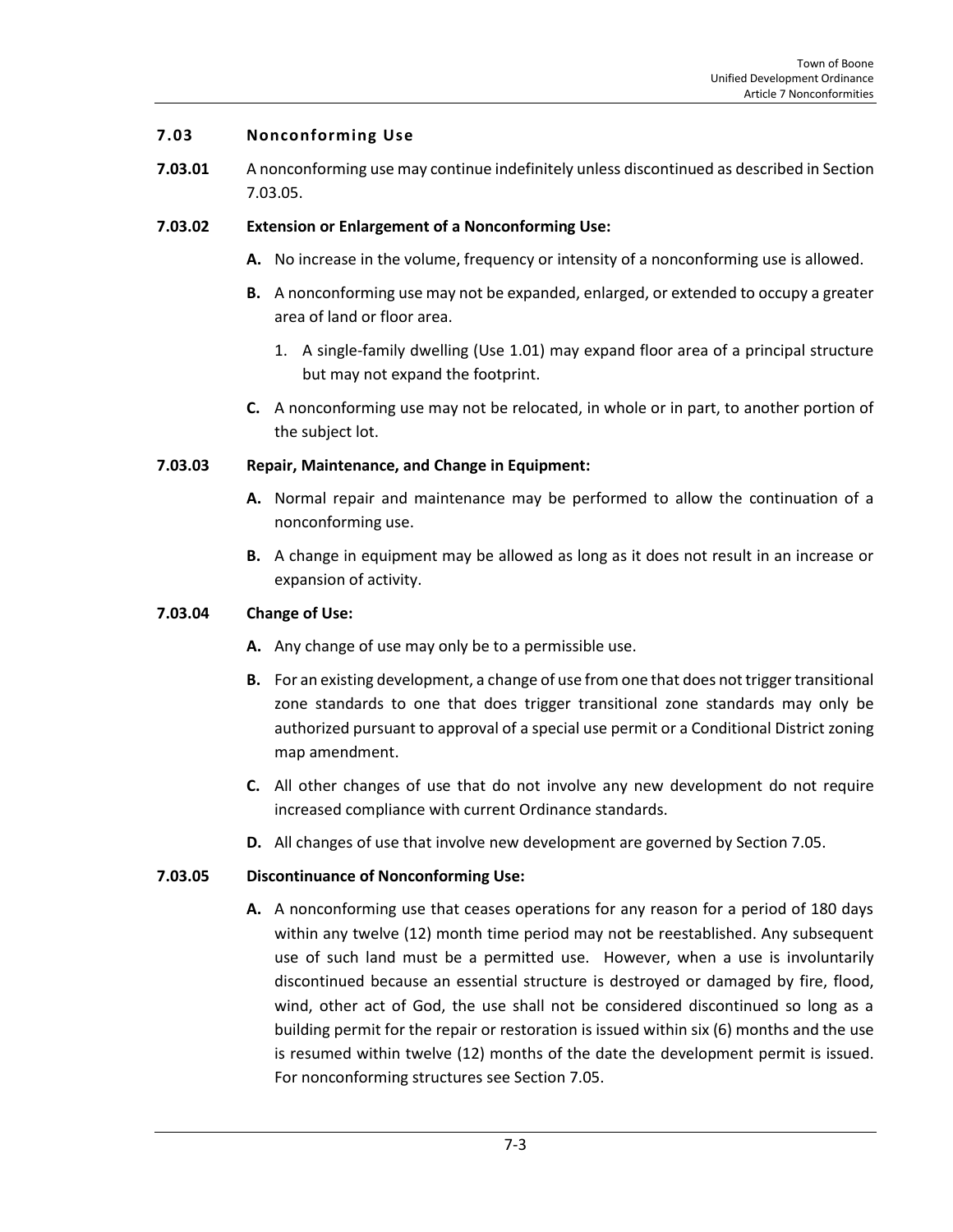- 1. Exception: When a use made non-conforming by a Town-initiated rezoning has an essential structure destroyed or damaged by fire, flood, wind, other act of God, the use shall not be considered discontinued so long as a building permit for the repair or restoration is issued within twelve (12) months and the use is resumed within twenty-four (24) months of the date the development permit is issued. This exception expires five (5) years after the effective date of the rezoning, after which the standard rule provided in the preceding paragraph shall apply.
- **B.** Discontinuance of one nonconforming use in a development containing multiple principal nonconforming uses does not affect the right to maintain remaining nonconforming uses.
- **C.** A use that is accessory to a principal nonconforming use may not be continued after the principal use has been discontinued, unless the use is also permissible as a principal use.

(Ord. 20150028, 11-19-2015; Ord. PL01265-011618, 03-22-2018; Ord. PL04727-050721, 07-01-2021; Ord. PL03370-112019, 10-21-2021)

# <span id="page-3-0"></span>**7.04 Nonconforming Lot of Record**

- **7.04.01** A nonconforming lot of record can generally be used as proposed as if it were conforming.
	- **A.** When a use is proposed which requires a greater lot size than the minimum established for the district the use may not be approved.
- **7.04.02** The site plan for a nonconforming lot of record must be consistent with all use requirements, and must minimize the impacts of any existing nonconformity to the greatest degree practicable. No new nonconformity may be created.
- **7.04.03 Setbacks:** Notwithstanding Subsection 7.03.02, no required setback may be reduced without the following findings by the permit-issuing authority:
	- **A.** The lot cannot be developed for a permissible use without such deviation.
	- **B.** No significant adverse impact on surrounding properties or the public health or safety will result from the proposed development.
	- **C.** A proposed single-family dwelling (Use 1.01), conforming in all other respects except for area or width, which cannot meet the applicable minimum setbacks, may be approved with the following limitation: Absent a variance, there may be no reduction greater than fifty percent (50%) of a setback and the dwelling must be at least ten feet (10') from all other structures on an adjacent lot.
	- **D.** For all other developments which cannot meet the applicable minimum setbacks, absent a variance, there may no reduction greater than twenty percent (20%).
- **7.04.04** This Section applies only to undeveloped nonconforming lots. A lot is undeveloped if it has no substantial structure upon it.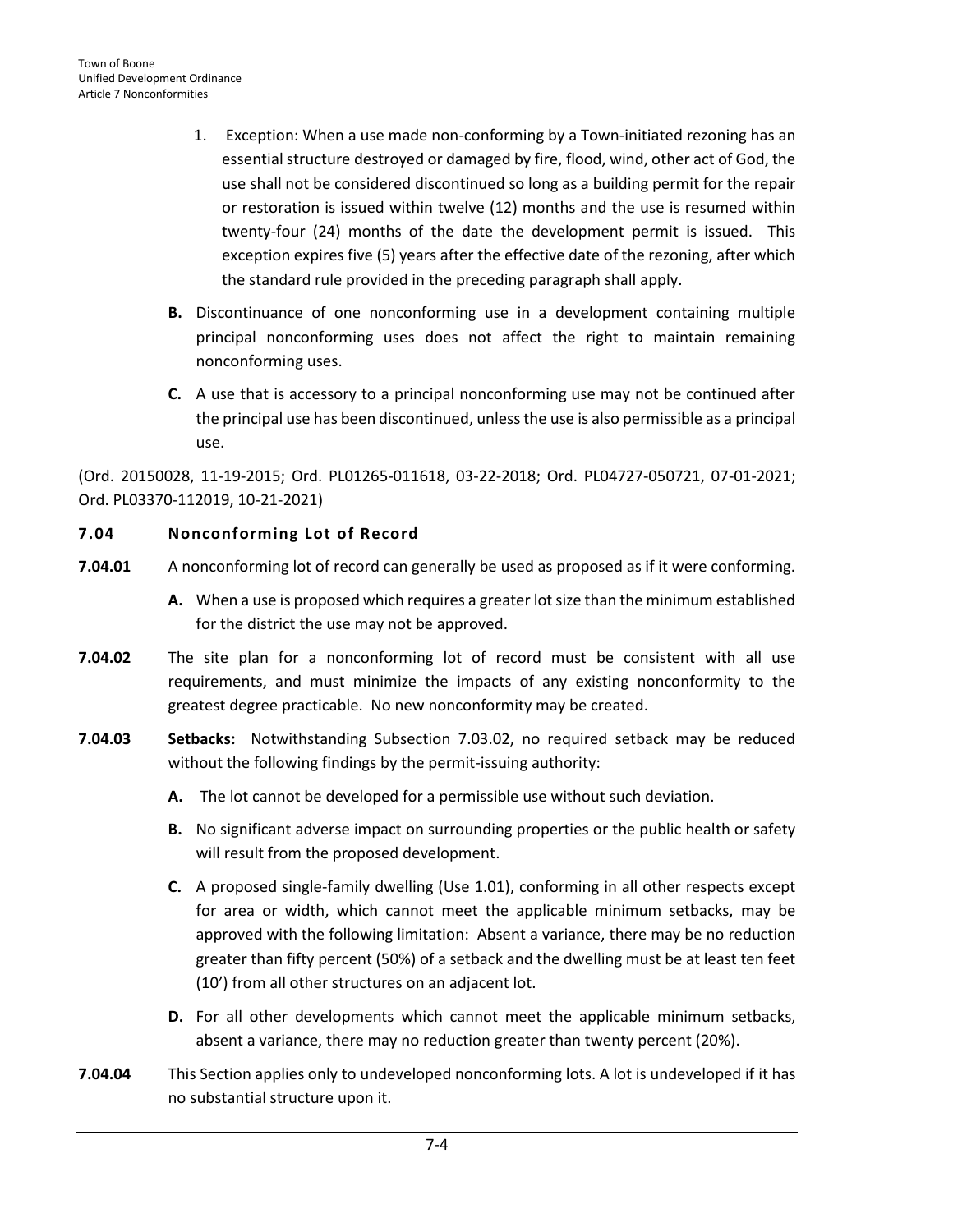### (Ord. PL04727-050721, 07-01-2021)

### <span id="page-4-0"></span>**7.05 Nonconforming Situation**

### **7.05.01 Alteration of a Nonconforming Situation:**

**A.** Subject to Subsection 7.05.06, a nonconforming structure may be altered so long as no new nonconformity is created nor existing nonconformity increased.

### **7.05.02 Development which requires compliance with UDO:**

- **A.** Cost of development as referenced herein shall be measured by adding together the costs which will be incurred in all development activity as proposed, together with the development activity other than normal maintenance and repair that has been permitted within the prior thirty-six (36) months.
- **B.** All new structures or portions of structures must comply with all Ordinance requirements. However, when a nonconforming structure is destroyed or damaged by fire, flood, wind, other act of God, the structure may be repaired or restored to its original dimensions and conditions as long as the structure is not located in a Floodway or Special Flood Hazard Area, a building permit for the repair or restoration is issued within one (1) year and the structure is occupied within two (2) years of the date the building permit is issued.
	- 1. A nonconforming structure damaged by other cause to such extent that repair, reconstruction or restoration is expected to cost more than fifty percent (50%) of the total value of the structure, must be removed.
- **C.** Compliance of existing development with the requirements of the Ordinance shall be triggered by the costs of proposed new development (excluding any costs associated with improvements made due to compliance with this Section) in accordance with the following tiers. The Administrator may require certification of the new development by a competent professional. The following tiers are cumulative in effect:
	- 1. **Tier 1**: Reconstruction, modification and alteration of a structure or development in which the cost is certified to exceed ten percent (10%) of the value of the development shall comply with the following, to the extent practicable:
		- a. Bicycle parking in accordance with Section 24.09.
		- b. Landscape improvements pursuant to Section 31.09 Screening Along Streets with a priority given to large deciduous trees.
	- 2. **Tier 2**: Reconstruction, modification and alteration of a structure or development in which the cost is certified to exceed twenty-five percent (25%) of the value of the development shall comply with the following, to the extent practicable:
		- a. Solid waste and recycling containers pursuant to Section 22.13.
		- b. Signs pursuant to Article 26.